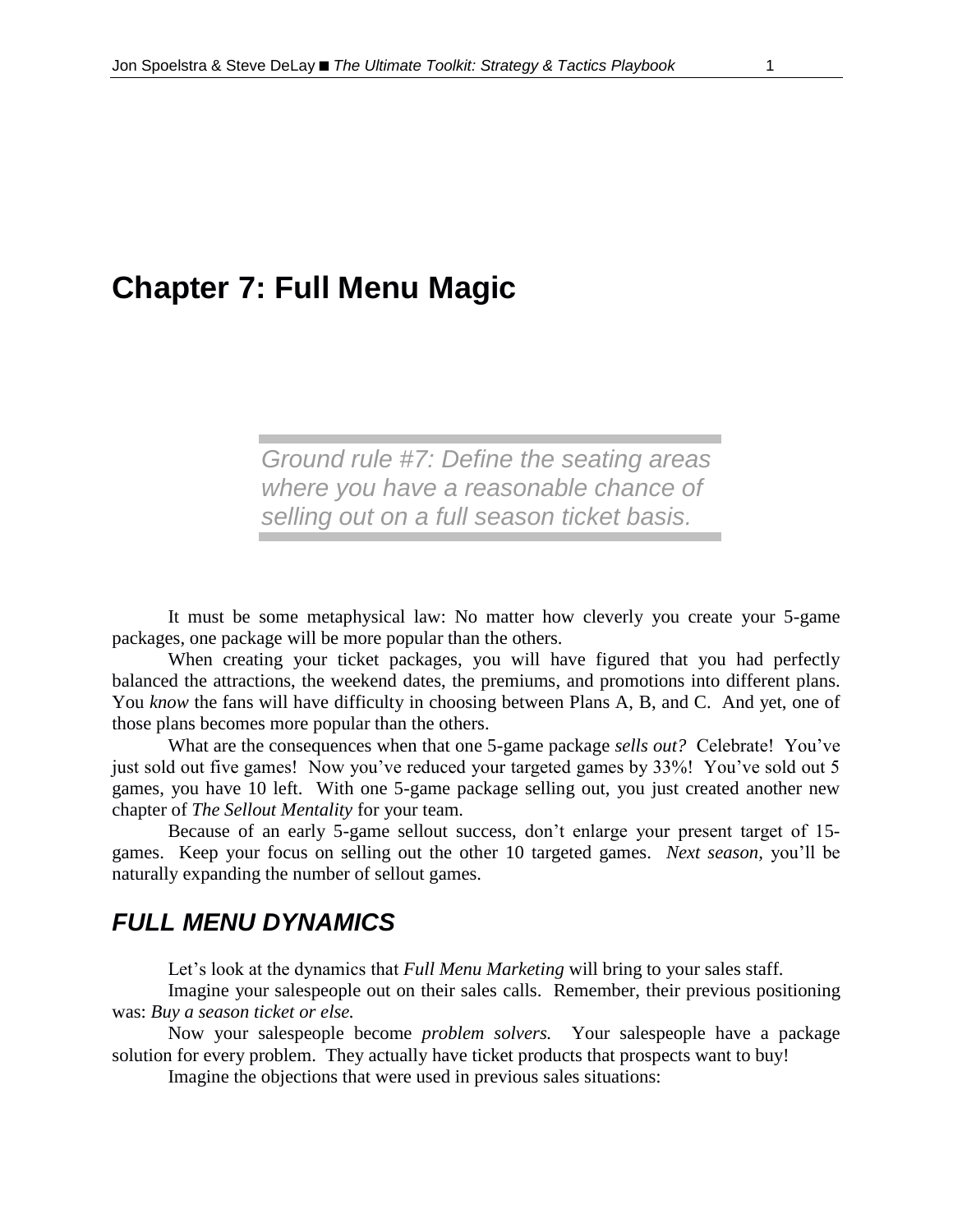1. **Objection #1: "That's just too much money."** To many prospects, \$6,000 (or \$25,000) is too much money. When your salespeople were selling *full* season tickets, the only financial solution to this objection was to try and sell season tickets in the cheaper nosebleed seats. No corporation would want a low prestige seat like those. But, most people can afford \$750. And, you'll make it easy on them to pay. In the NBA of 2013, could a prospect really pass up LeBron James, Kobe Bryant, Kevin Durant and Carmelo Anthony in one 5-game package for about \$750? That's a difficult package to pass up.

If you're a minor league team, could your fans really pass up five week-end dates where they can get good seats (just outside the *season ticket zones*), great entertainment and guaranteed free gifts?

2. **Objection #2: "We just don't have that many clients or employees who like basketball (or baseball or whatever sport you're selling)."** That's a powerful reason for not buying *full* season tickets, but it really is not valid for your biggest attractions packaged in attractive 5 or 10 or 15-game packages.

With smaller packages loaded with benefits, it's far more difficult for a corporation to turn your salespeople down. Instead of walking away with only a "*maybe next year*" reply, your salespeople will be walking away with *an order*!

Sure, the order may not be a full season ticket. But, it will be an *advance ticket package order.*

If the fan buys a 5-game mini-package, don't despair. You're starting to get them in the habit of attending your games on a semi-regular basis. They will be enjoying all the electricity and excitement that a sold-out arena brings. And, 25% of those the 5-game or 10-game package buyers will upgrade to a larger package next year.

In fact, more than 25% will order *more games during the current season*! (To encourage these fans, you should send a letter to these buyers introducing a 3-game ticket package add-on that they might be interested in. You're not sending out a full season ticket brochure; it's just a small add-on of key games to their current package.)

With Full Menu Marketing, you've put your sales staff in to the problem solving business and you've put yourself into the marketing business.

## *WHAT HAPPENED TO FULL SEASON TICKETS?*

The emphasis in this chapter is FULL MENU MARKETING, but not full season tickets. Don't feel that I don't place priority for selling full season tickets. I do. If tomorrow you can start selling out your building on full season tickets, I've got a quick recommendation for you. Do it!

However, for most teams, the marketplace isn't ready to buy all your seats on a full season ticket basis. If the market isn't ready*, you can't just dream up the demand*. You will have to *condition* the marketplace to the value of full season tickets through *Full Menu Marketing*. It will take about three years to work up to selling out your building all season long. Unless you're in the enviable position to acquire a super megastar where they sell out the season immediately, you start selling out by selling out your best attractions.

You need to *get your best attractions off the table*. You do that, of course, by selling them out first. If you sold out the 15 top games through full season tickets, various game plans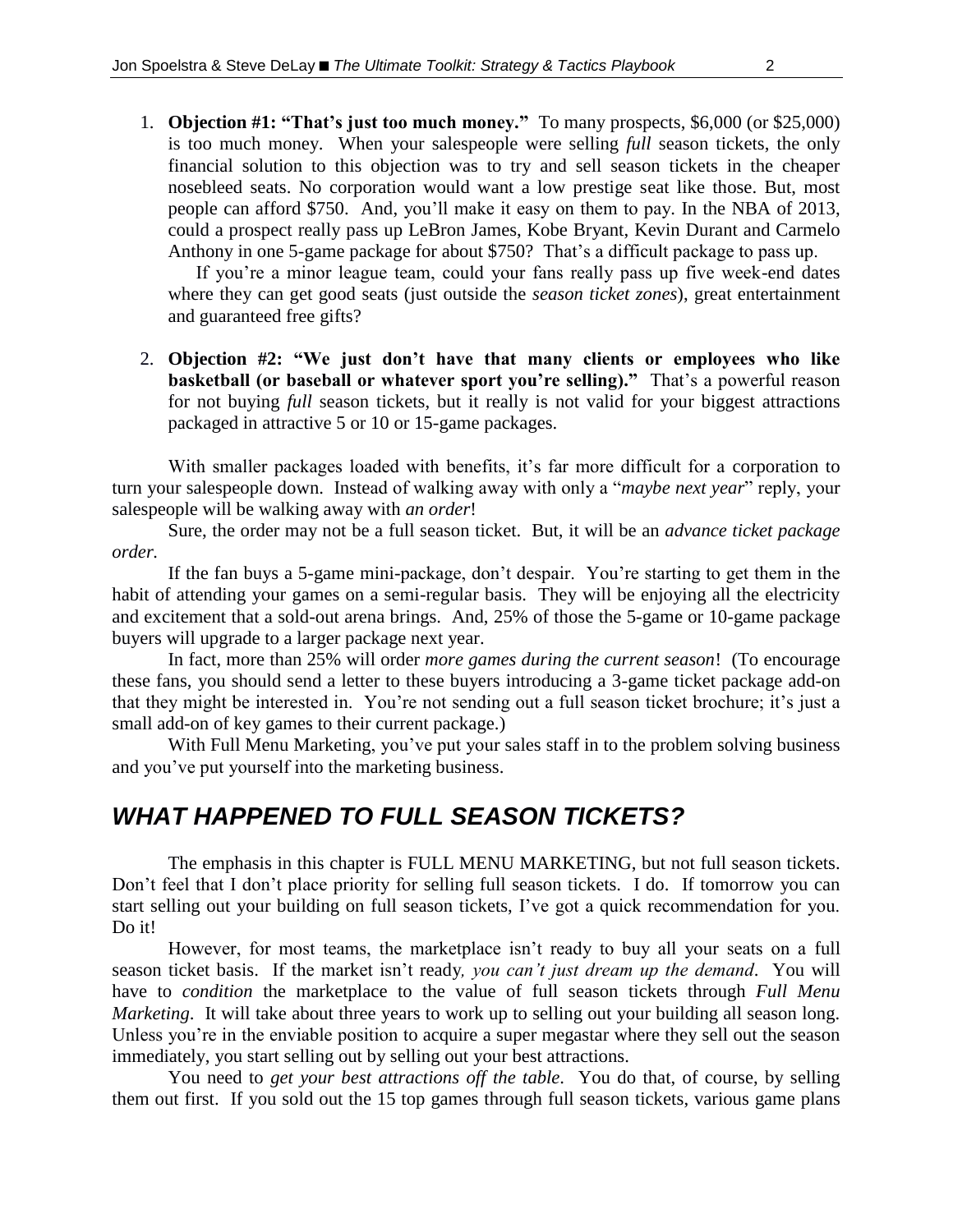and some groups, you've just created a shortage of inventory for your better attractions. Fans can no longer just walk up to your building on the night of a big game and buy tickets. You're basically training your market that if fans want to see the biggest games they'll have to buy *a ticket package in advance.*

The effect of selling out the 15-games is dramatic. Let's look at the numbers. In the chart below, the following are assumed:

- 1. **Arena size of 18,000.** You're marketing a team that plays in an arena of 18,000 seats.
- 2. **Somewhat competitive.** The team hasn't done much over the past few years, but they aren't awful either. As a result, you have only 6,000 full season tickets sold. Your staff has worked the market hard and at this time, 6,000 full season tickets is about the maximum you can get.

#### *15-GAME SELLOUT EFFECT ON ENTIRE SEASON*

| <b>Description</b>     | <b>ST Sold</b> | $15 - G*$ | Other** | Avg. Att. | <b>Total Att.</b> |  |
|------------------------|----------------|-----------|---------|-----------|-------------------|--|
| Top 15 games           | 6.000          | 9.000     | 3.000   | 18,000    | 270,000           |  |
| Other 26 games         | 6.000          |           | 3.000   | 9.000     | 234.000           |  |
| Totals                 |                |           |         |           | 504.000           |  |
| Average                |                |           |         |           | 12.293            |  |
| % of seats sold/season |                |           |         | 68%       |                   |  |
|                        |                |           |         |           |                   |  |

\* *The 15-G indicates a combination of 5-game, 10-game and 15-game plans for your top 15 games. These plans would equal 9,000 seats per game of your top 15 games.*

*\*\* The "Other" tickets above are group sales in the 15-game packages and groups/walk-up/advance in the remaining 26 games.*

In the above scenario, full season tickets represent only 33% of the entire gate. With Full Menu Marketing, the game plans represent 50% of the gate for those 15 games.

By taking your best games and putting them in edible bites for the fans, you were able to sell the *equivalent of 2,927 additional season tickets* (8,000 15-game plans x  $15 = 120,000$  tickets divided by  $41 = 2,927$  equivalent season tickets).

> *The 2,927 in equivalent full season tickets represents almost a 50% INCREASE in season tickets (equivalent of) in a market that wasn't buying more season tickets!*

Do you think the fans that bought a ticket package had fun when their only experience during the season was going to a sold-out game? You better believe it!

Let's assume that your team had another competitive, yet mediocre season. What is the effect of the various Game Plans?

3. **Full Season tickets increase.** Your season ticket sales *will increase.* After all, *there is nothing like attending a sporting event that is sold out.* Many corporations that purchased a 15-game plan will have had fun at those sellout games. It was *easy* for them to give out their tickets to clients and employees. They will *see the value of a full season*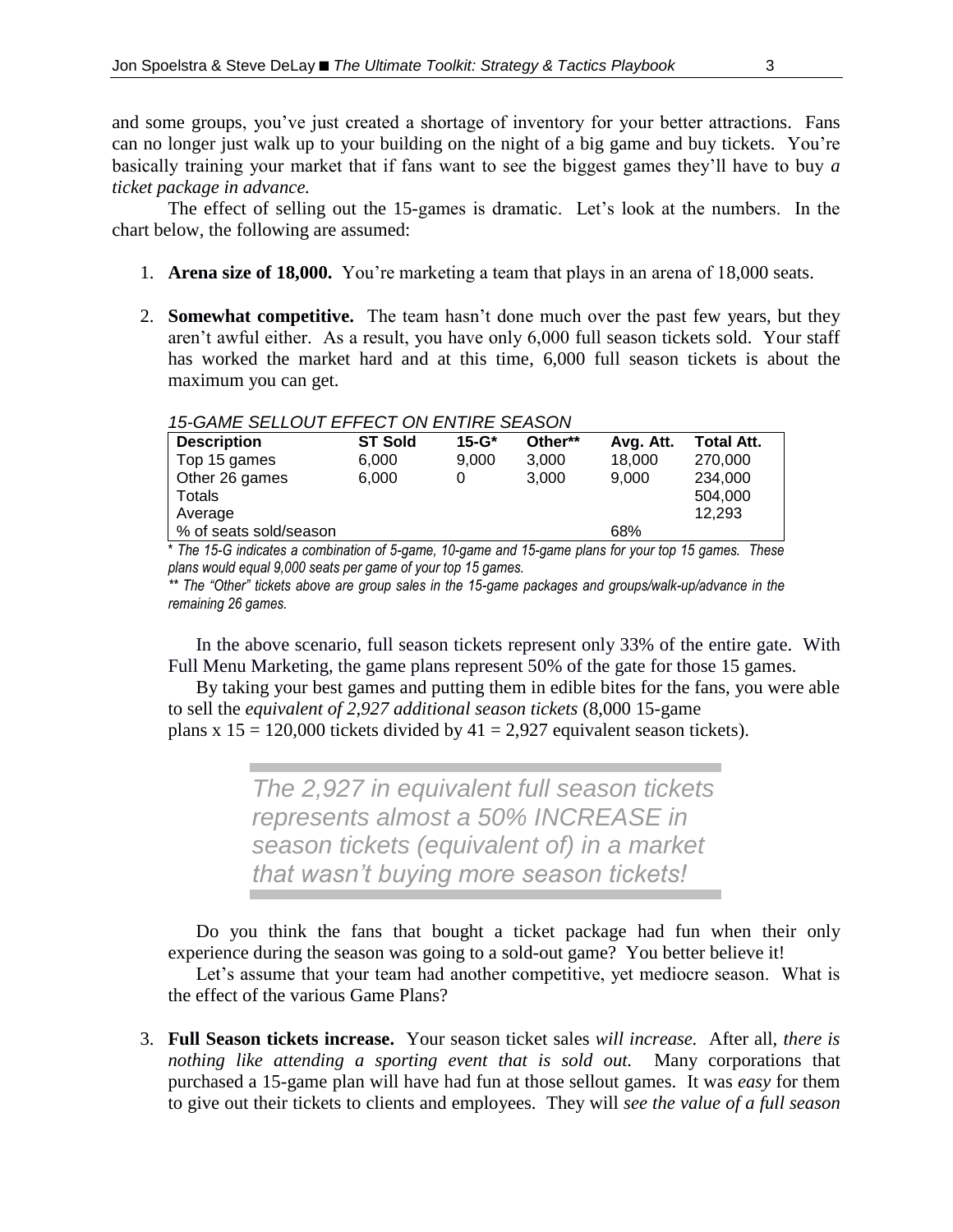*ticket* and will want to renew because of the benefits, like better seat locations (Remember? Know your real estate). If just 10% of your Game Plan buyers convert to full season tickets (to get the best seat locations), *you've just gained 900 season ticketholders!* You've gained 900 season ticketholders not by brass-knuckle selling, but by having those fans *want* to upgrade.

4. **Higher percentage of season ticket renewal.** By selling out those 15 games, you've now made your season tickets more valuable.

Fans buy season tickets mainly because they want to see the top games in choice seating locations.

> *Fans buy season tickets mainly because they want to see the top games in choice seating locations.*

They don't buy season tickets to see the lesser opponents.

They want to see the big games. They'll tolerate the lesser attractions to see the big games.

When those choice games are sold out, they place even more value on them.

5. **Game Plans increase.** Many of your 5-game and 10-game plan buyers will want to move up to become 15-game buyers or full season ticketholders. After all, they enjoyed themselves at those sold-out games. It's human nature to try and increase the frequency of that enjoyment.

Additionally, fans that were hesitant to purchase these plans are now more likely to step up and buy. After all, they got *shut out* when the Miami Heat and Los Angeles Lakers and Boston Celtics came to town and only scalper tickets could be had.

## *SEATING ZONES CHANGE*

With an increase in full season ticket sales and a higher percentage of renewals, you start *expanding* the seating zones for next year's season tickets.

> Remember, ask yourself: *Which areas do I have a reasonable chance of selling out on a season ticket basis?* Because you will be selling more season tickets, that area has to be expanded. Go ahead, expand it.

Would you be treating a Game Plan buyer poorly by relocating their seat location out of the newly expanded Full Season Ticket Zone? I admit that it's delicate, but it isn't unfair.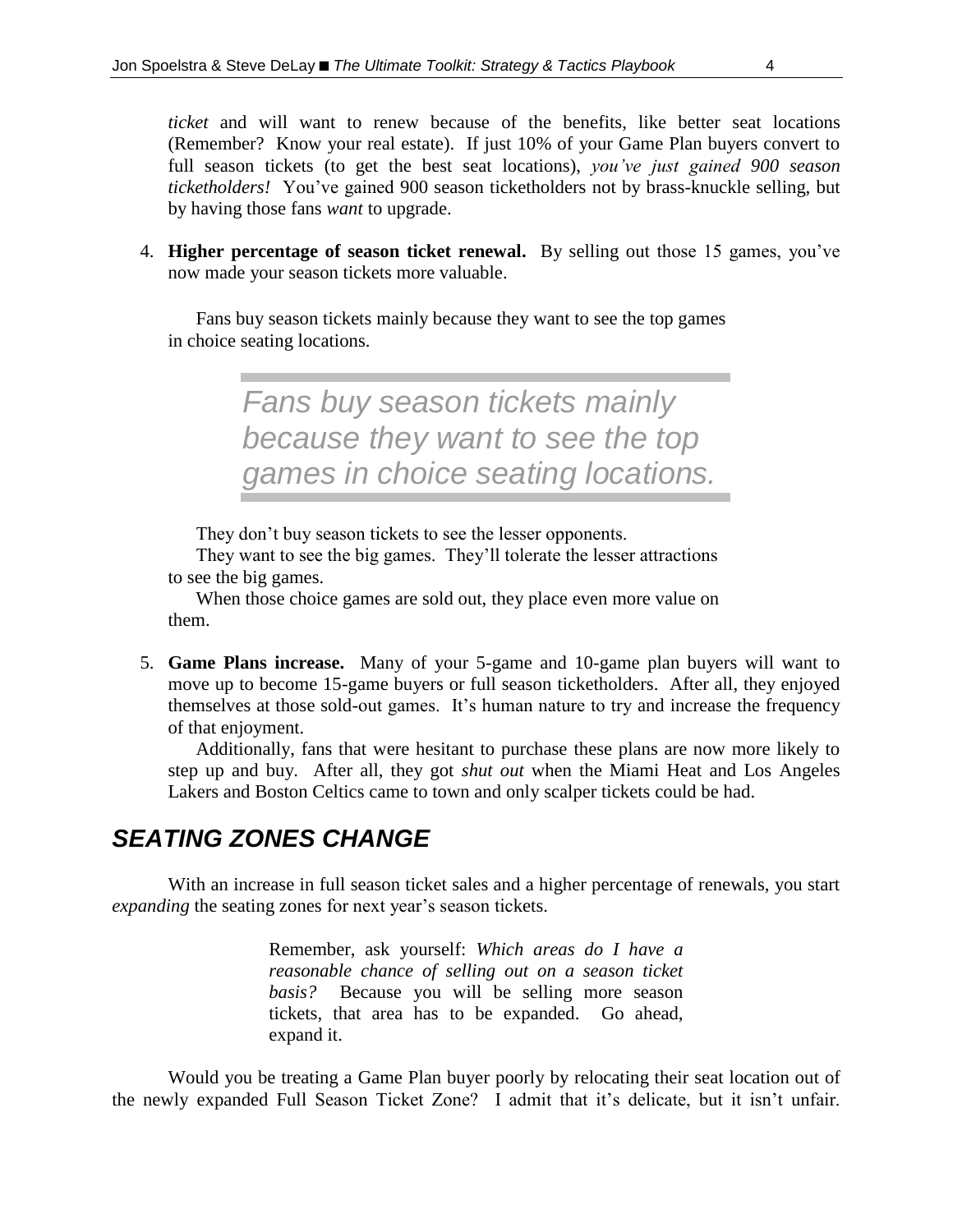When you sell a Ticket Package, you will give that fan the same seat for each of his games in the plan. However, unlike season tickets, *you are not guaranteeing that same seat season after season.* The Ticket Package buyers would have to be slightly relocated with the expansion of the full season ticket area. You would, of course, give them first option to stay in the same seat location, but it would require a bigger commitment for tickets. You're now building value into full season tickets with location, location, location.

#### *A SMALL STEP WITH GIANT RESULTS*

If you've sold a ton of Game Plans in the first season of Full Menu Marketing, you should seriously consider increasing the number of games in the plan. I'm not asking you to go crazy and try to jump a 5-game buyer to 41 games. A natural and easy extension would be to increase your 5-game ticket package to a 7-game ticket package. This would be increasing the frequency of attendance by a little bit.

All of these games would be your better attractions. No dogs allowed here. If you do increase the 5-game package to a 7-game package I would not raise ticket prices. Remember, you're trying *to sell more tickets*; with more tickets sold higher gate receipts will naturally follow.

You will find that such an increase to a 7-game plan does not have any serious negative effect on renewals. These plans are still your best games and are still affordable by most fans. By increasing the game plans from 5-games to 7-games you have positioned your team to *now sell out 21 games.* These plans, of course, would be your *top 21 games.*

Let's look at the effect at the gate with the 21-game plan and the other Game Plans:

| <b>Description</b>     | ST Sold* | $21 - G^{**}$ | Other*** | Avg. Att. | <b>Total Att.</b> |
|------------------------|----------|---------------|----------|-----------|-------------------|
| Top 21 games           | 8.000    | 9.000         | 1.000    | 18,000    | 378,000           |
| Other 20 games         | 8.000    | O             | 3.000    | 11.000    | 220,000           |
| Totals                 |          |               |          |           | 598,000           |
| Average                |          |               |          |           | 14585             |
| % of seats sold/season |          |               |          | 81%       |                   |

#### *21-GAME SELLOUT EFFECT ON ENTIRE SEASON*

 $*$  Your full season tickets increased to 8,000 because of upgrades and new buyers.

\*\* *The 21-G indicates a combination of 7-game, 14-game, and 21-game plans for your top 21 games. These plans would equal 9,000 seats per game in your top 21 games.*

*\*\*\* The "Other" tickets above are group sales in the 21-game packages and groups/walk-up/advance in the remaining 20 games.*

You've now sold 81% of your seats in the arena *concentrating on just your better attractions.* For your poorer attractions, you are still *doing nothing.* No advertising, no promotions. All you and your staff's efforts are directed toward selling out those 21 top games.

By concentrating on those 21 top games, you will be getting very close to the preseason sellout level of 75% you will need to sell out *every game*. Let's look at the number of tickets you've sold before the season started in an 18,000 seat arena for a 41-game season: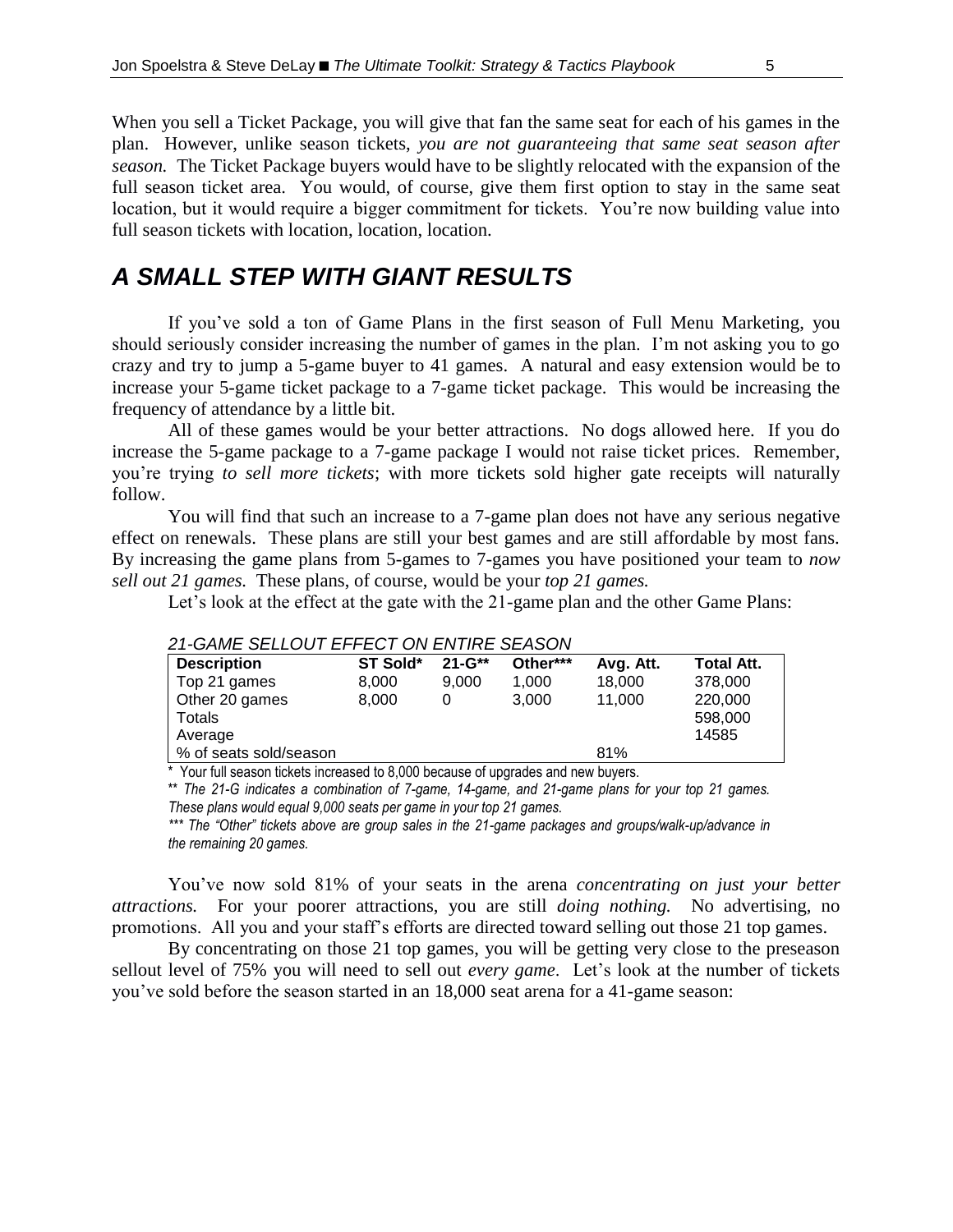| TIONETO OULD DET UNE THE ULUUND ULAUUN UTANTED |                |        |              |           |                   |  |
|------------------------------------------------|----------------|--------|--------------|-----------|-------------------|--|
| <b>Description</b>                             | <b>ST Sold</b> | $15-G$ | <b>Other</b> | Avg. Att. | <b>Total Att.</b> |  |
| Top 21 games                                   | 8.000          | 9.000  | 0            | 17.000    | 357,000           |  |
| Other 20 games                                 | 8.000          |        |              | 8.000     | 160,000           |  |
| Totals                                         |                |        |              |           | 517.000           |  |
| Average                                        |                |        |              |           | 12.610            |  |
| % of seats sold/season                         |                |        |              |           | 70%               |  |

#### *TICKETS SOLD BEFORE THE SECOND SEASON STARTED*

In the second year of Full Menu Marketing, you would have sold 70% of your seats before the season started! This will give you the springboard to sell out *every game next season:*

> When you start selling out 21 games through full season tickets and game plans, *you'll find that attendance will pick up for the 20 other lesser games on your schedule even though you didn't do anything to market those games.*

One of the reasons is that these games are the only games available for the walk-up fan. Also, if you make it easy for them during the season, *over 25% of your game plan buyers will buy tickets to some of those 20 games.*

Once you sell out the building 21 times out of a 41 game home schedule, your next jump is to the full schedule. *This will be the easiest jump.*

## *FAMILIAR PATTERN*

When you sell out 21 games because of season tickets and Game Plans, you will probably sell out at least a couple more from the remaining 20 games on your schedule. It's the dynamics of a sold-out building. The more games you sell out, the more people want to come. Even some of the less attractive opponents will start selling out.

As you enter **Year Three** of *Full Menu Marketing,* you've got momentum on your side. Now is the time to sell the building out for every single game. Here are steps for the third year:

- 1. **Further increase of season tickets:** To maintain the seating location they are in, some of your Game Plan buyers will take that final step to full season tickets. You now could be at the level of 10,000 season tickets.
- 2. **More Game Plan buyers:** *All* the fans will now understand that if they want to see the big-name teams, they will have to buy a Game Plan *in advance of the season*.

With the increase in season tickets, your *season ticket zone* expands once again. You still use the same criteria:

> *Which areas do I have a reasonable chance of selling out on a season ticket basis?*

However, there is a stopping point.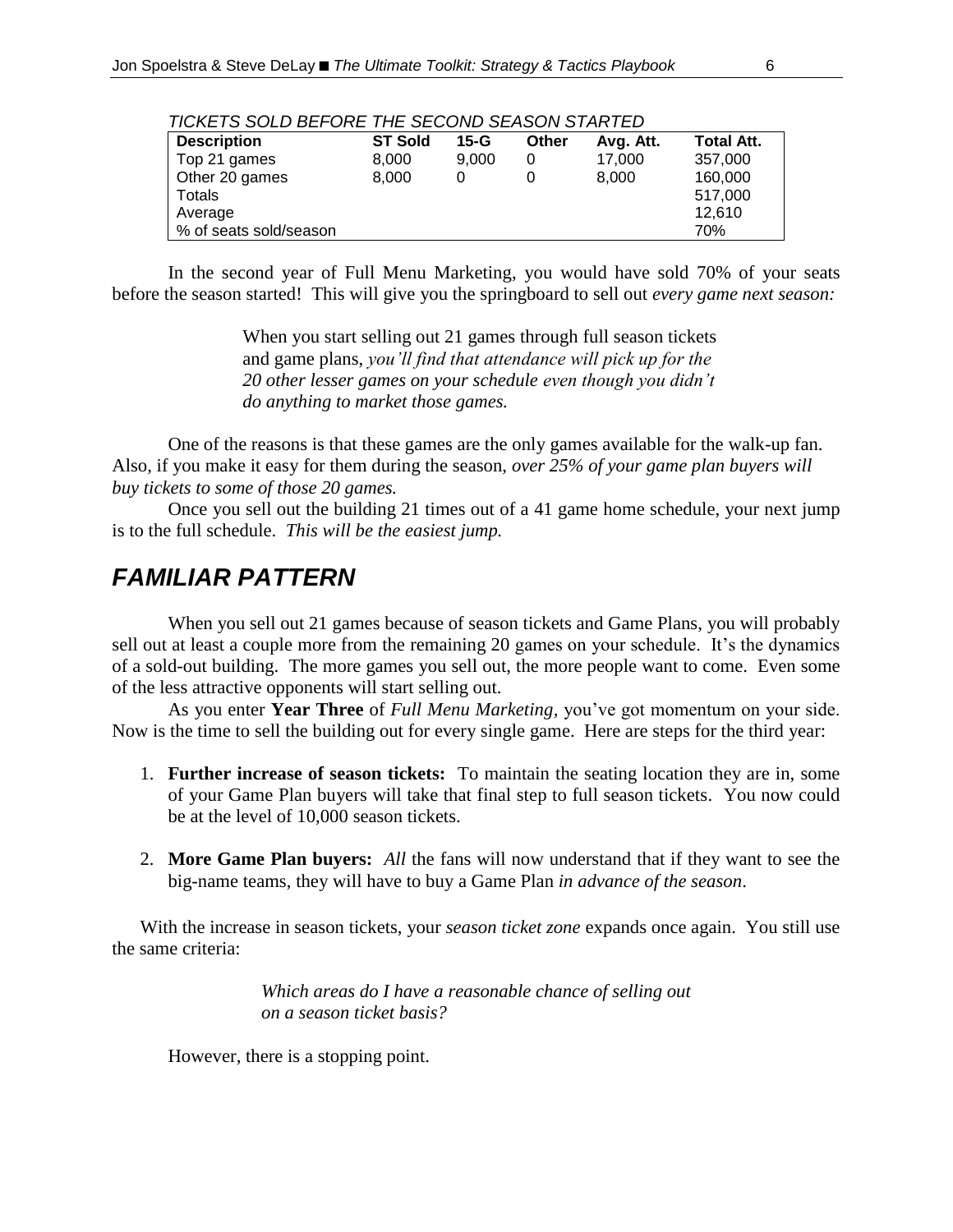Let's say your team improved dramatically. That improvement, combined with the development of the package buyers through *Full Menu Marketing,* might put you into the position of selling out your building exclusively on season tickets. STOP!

I would always have a portion of the seats reserved for game plans only. Here's why: When you sell out your building on full season tickets, you will experience lower season ticket renewals in poorer seats locations.

Because your team improved dramatically, the bandwagon effect took place. Let's say you got caught up in all of the excitement and sold out your arena on season tickets. You will find that the "nosebleed" areas will not have a high rate of season ticket renewal. It could easily be less than 40%. The reason why is when they got caught up in the excitement, fans purchased those full season tickets in nosebleed areas. However, when they come to game after game and sit in those areas, they don't enjoy the games as much.

> *The quality of the seat location isn't as important to the fan with a 7-game package.* Even in the last row in the building they will renew. When it comes to full season tickets, however, the poor seat location will wear on the fan.

This has happened to several teams that I know. When their teams excited the market, these teams sold out their arenas exclusively on a season ticket basis.

They would experience less than a 40% renewal each year from the poorer seat locations. *No matter,* they thought. *We'll sell those season tickets to new prospects.* For a while they did. And then the teams faltered. Practically the *whole* upper section deserted them as season ticketholders and buyers.

During the 11 seasons that I was with the Portland Trail Blazers, we sold every seat to every game. What made those sellouts weren't the fans in the choice seats between the hoops. *Every* NBA team sold those seats. *What made that string of over 500 consecutive sellouts were the fans up high that purchased game plans.* Their renewal rate was consistently over 95%. And, they were buying the worst seats in the house!

The same reasons that make Full Menu Marketing right for Game Plans when you have a mediocre team still apply when the team is better. Sure, the enthusiasm of the moment may bring a rush of fans to buy full season tickets. But, do you then toss away your Game Plan buyers? No way. The Game Plan buyers have first option to upgrade to better seat locations before the general public can buy.

With a rush for full season tickets, you can now *change the mix of Game Plans*. There is a *major difference* here in constructing the packages. *All home games would be part of the plans, including your lesser attractions.* 

Now you could have five 7-game plans and one 6-game plan. No longer are you just marketing your best attractions. You now can package your best attraction with one of your poorer attractions.

Yes, this is a departure. But, because of the  $21+$  sellout crowds, you are no longer playing in a near-empty barn. Going to the games is fun again! You're not just selling top opponents, *you're selling the experience of cheering on the home team in a sold-out arena.* 

Like before, one or more of these packages will sell out long before the other plans. You may have guessed wrong in trying to make each package of equal value. Finally, *the remaining package becomes the best one because it is the only one available.*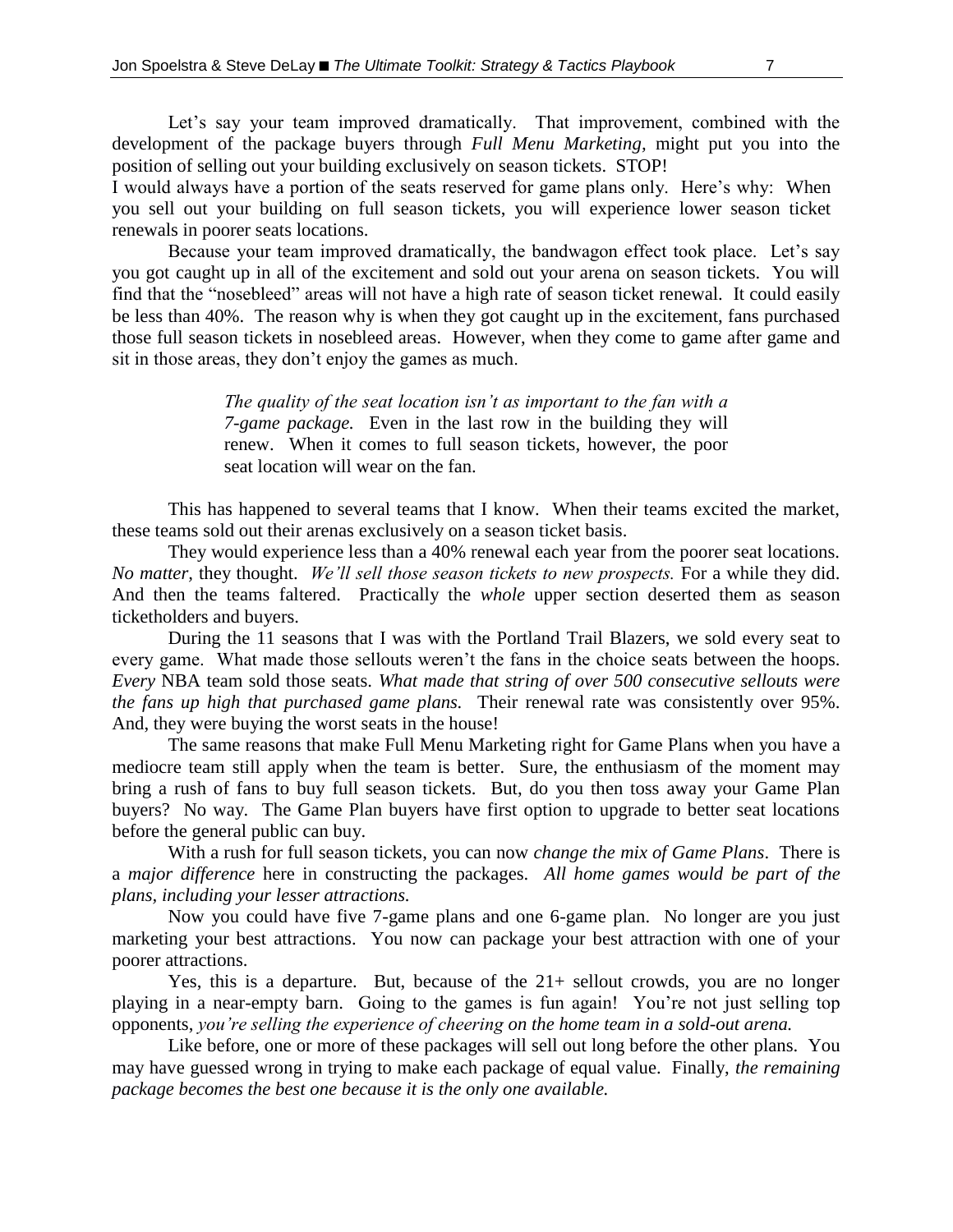## *IS THERE MAGIC IN THE NUMBER 5 OR 7?*

Do all the packages have to be divisible by five or seven? Absolutely not. I used these packages to illustrate a point. Many teams offer a ticket package that they think is catchy: the six pack. I prefer a 5-game or a 7-game over the six pack because of the *Power of Odd Numbers*. I was taught this years ago by an ad guru. He pointed out how most ads have an odd number of the product in the ad. He said there's a balance and symmetry and a lot of other stuff I didn't understand. When I started to create game plans, I found out that the 5-game and 7-game plans would outdraw a 6-game plan. A 9-game and 11-game plan would outdraw a 10-game plan. So, when considering the size of a game plan, I've just naturally gravitated to an odd number. The *Power of Odd Numbers.*

### *FULL MENU MARKETING*

Full Menu Marketing is fan oriented. It's buyer oriented. Because it is, *you benefit by it.* You haven't tried to ram full season tickets down somebody's throat.

You haven't threatened the business community that unless they buy more full season tickets the team might move.

You haven't threatened local leaders that it's their obligation to make this sports team successful. If it's not successful, you haven't threatened there would be a negative ripple effect on the community's image.

You haven't threatened the politicians about anything.

*What you've done is sell tickets to fans in the amount and number that they can afford and which meets their interest levels.*

You've sold those tickets in advance.

What you've done is sell every ticket to every game all season long.

### *RULES OF THUMB*

Here are several Rules of Thumb for using Full Menu Marketing:

- 1. **Season ticket zones.** Establish seating areas where you feel you have a reasonable chance of selling out as full season tickets. No Game Plans or game-by-game tickets can be sold in these areas. This is like an exclusive club: *SEASON TICKETHOLDERS ONLY*. You cannot deviate from this!
- 2. **Create Game Plans.** These are your best attractions whether it is opponents or nights of the week. Create several game plans where each plan *seems* to be the best plan. Start with a small ticket package. It's better to err on making it smaller than making it too big.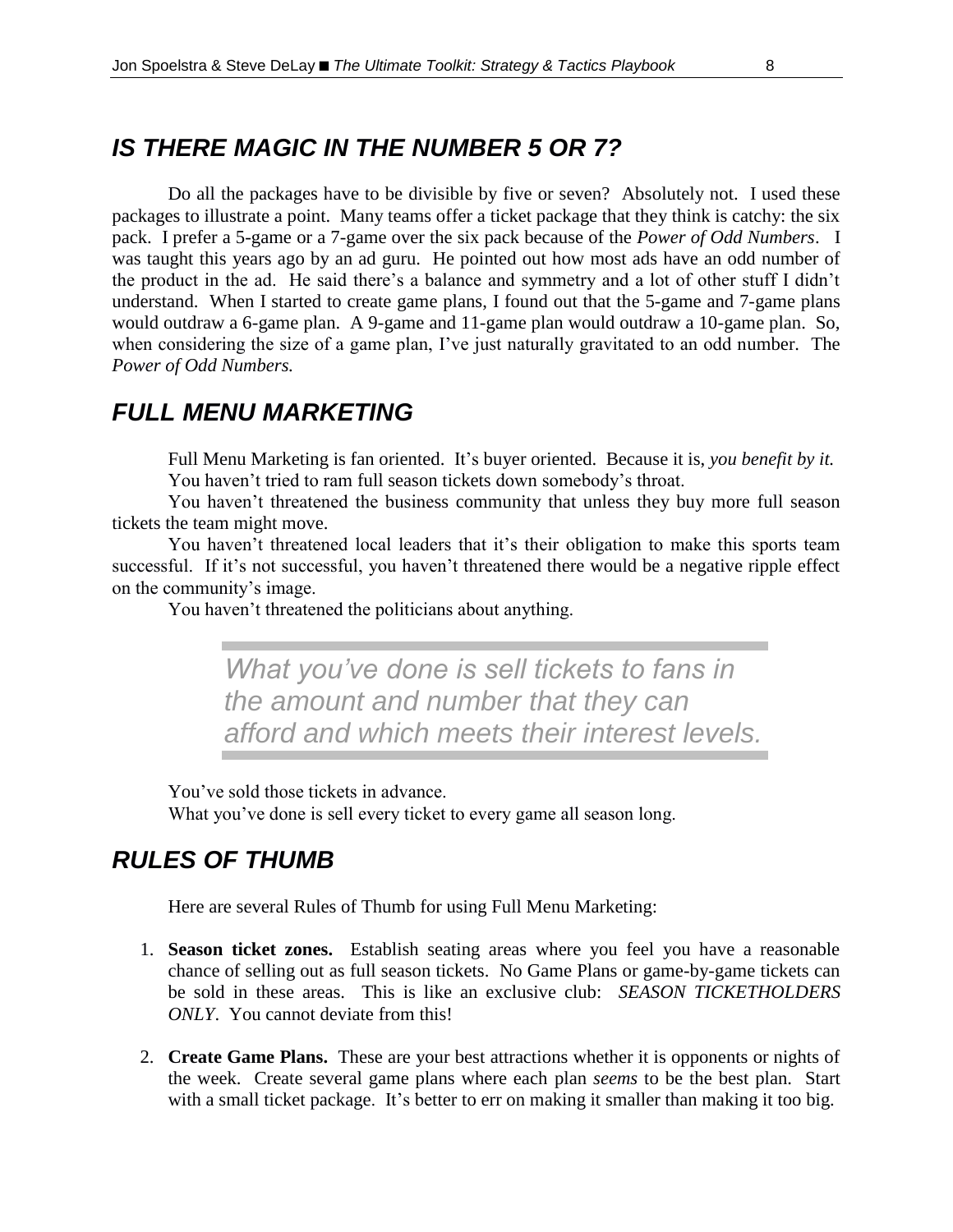- 3. **Expand full season ticket zones next season.** Because a portion of your Game Plan buyers will want to expand into full season tickets, get ready to expand the season ticket zones the next season. You're establishing exclusivity by territory: the best seats in the house go to full season ticketholders.
- 4. **Slightly increase a 5-game package to a 7-game package**. You won't hurt your renewal rate. By increasing the number of games, you will naturally increase your package buyers frequency of attending games. One word of warning. If you increase the number of games, don't increase the price of the ticket. Remember, these buyers think about the total amount they are spending, not necessarily the price per ticket. If you increase the number of games, you already are increasing their total investment.
- 5. **Buy some champagne.** In your third season of Full Menu Marketing, you'll be selling out every seat to every game. Go ahead, break out the champagne and celebrate. You've earned it.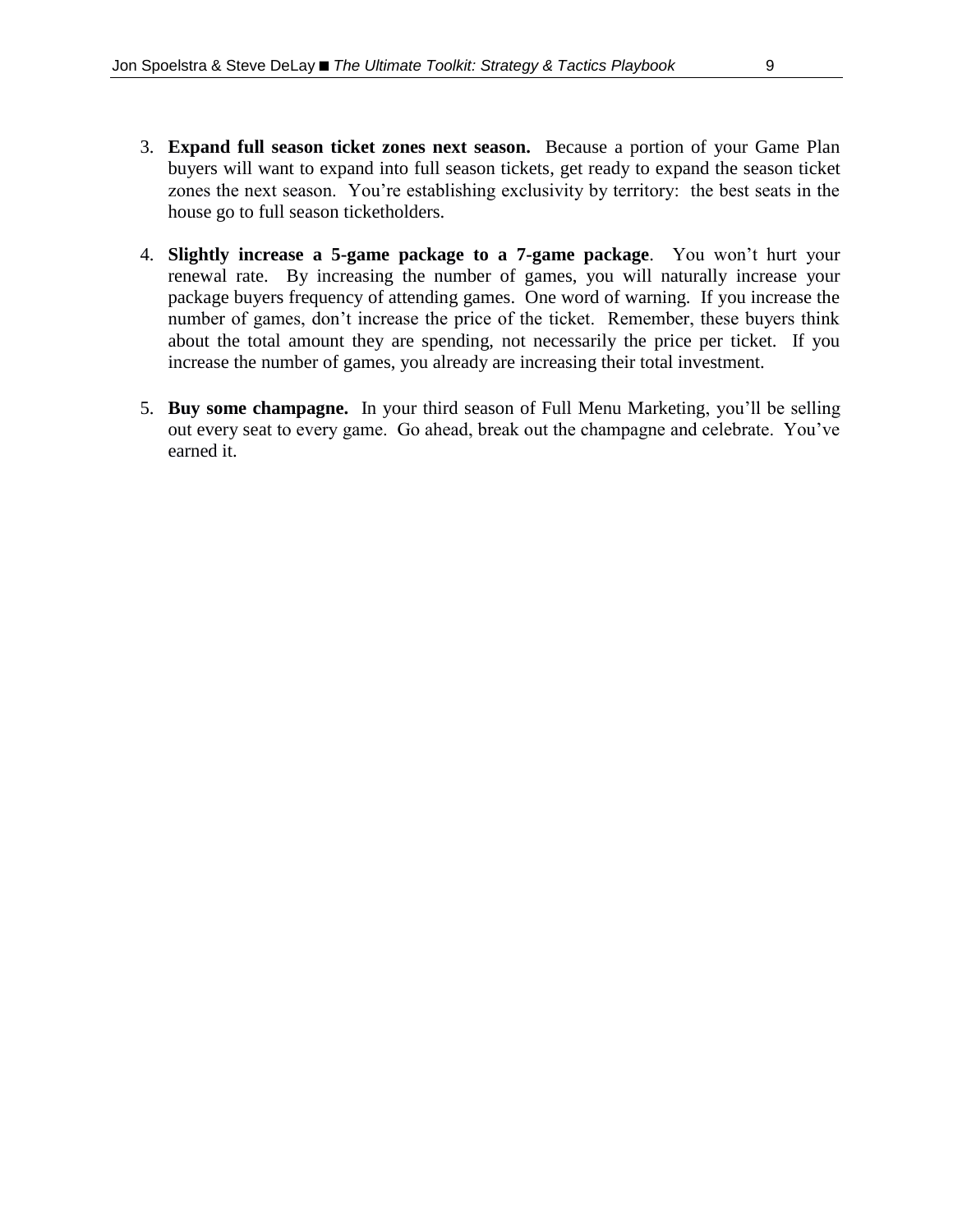# *A SIMPLE TEST YOU CAN TAKE*

- 1. (*Multiple choice.*) What happens the season after the season you fully use Full Menu Marketing?
	- a. Season tickets increase.
	- b. A high percentage of season tickets renew.
	- c. Game Plan sales increase.
	- d. All of the above.
- 2. (*True or False.*) When you use Full Menu Marketing, your season ticket zone will increase in size the next season.
- 3. (*Multiple choice.)* When you use Full Menu Marketing, you:
	- a. Haven't tried to ram season tickets down anybody's throat.
	- b. You haven't threatened the business community.
	- c. You haven't threatened the politicians about anything.
	- d. All of the above.
	- e. a and c, but not b.